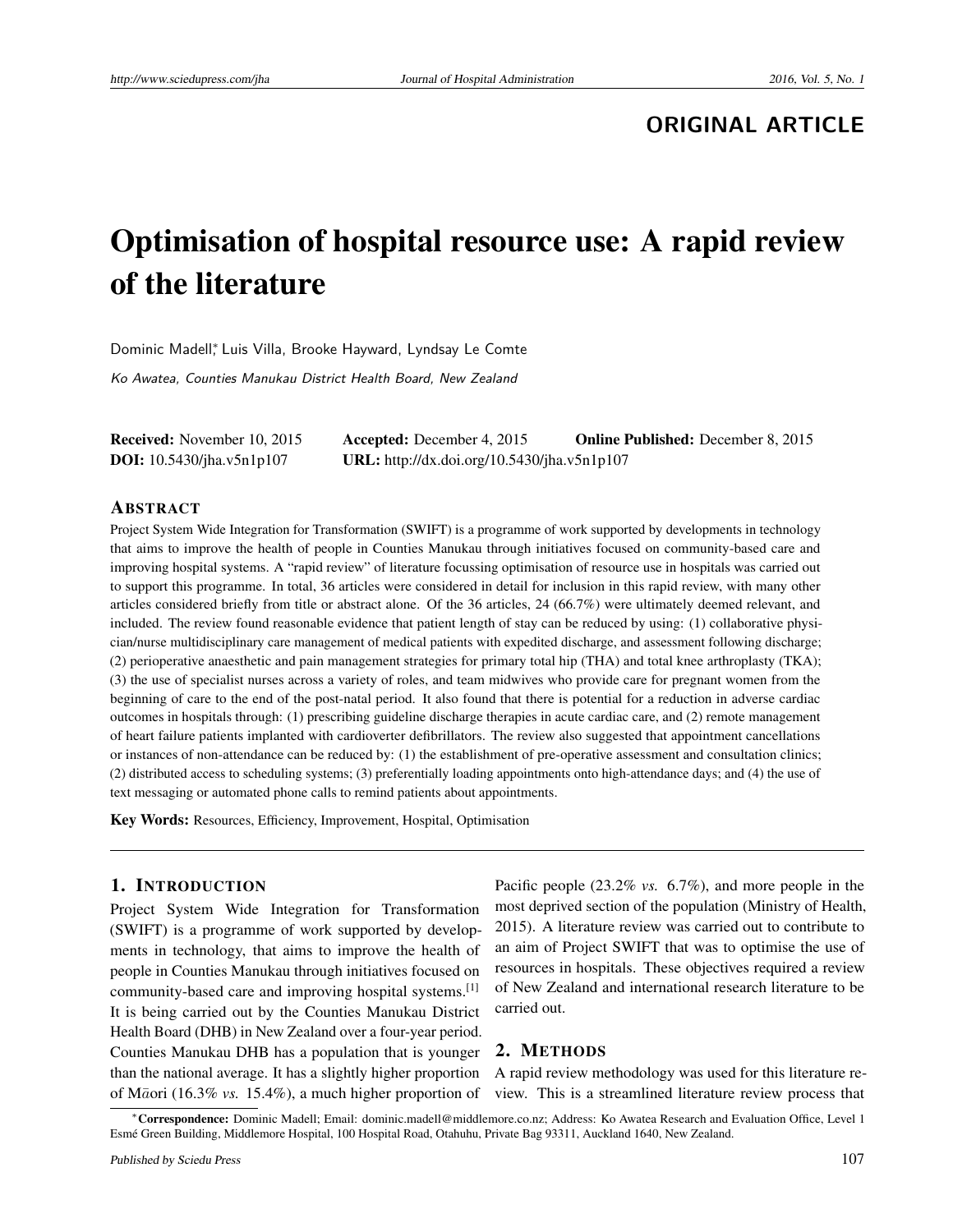may be shortened by, for example, limiting the number of databases searched, the types of study design included, the languages that articles are written in, the dates when articles were written, and the level of inclusion of "grey" literature. Also, the number of reviewers involved in decisions about inclusion and exclusion of articles, data extraction and qual-ity assessment may be fewer than normal.<sup>[\[2\]](#page-5-1)</sup> Because of this streamlined procedure, the limitations of rapid review can include selection bias, publication bias and language of publication bias. However, the methodology was viewed as appropriate for this review due to the limited time and resources available, and it provided a good balance between costs and benefits.

The methodology consisted of identifying and selecting publications that were relevant to the area of focus, critically appraising publications, analysing the data reported, and describing results. First, inclusion and exclusion criteria were defined to guide which studies to include in the literature review. Articles included were those that reported research relating to reduction in length of stay; reduction in hospital staff downtime; reduction in appointment cancellations; and efficient use of the hospital building.

Any research with a publication date from 2005 to 2015 that was written in English, and with any study design, was included. Excluded studies included those relating to: services based in the community; improvements gained from staff learning new clinical or technical skills; non-peer-reviewed studies that were carried out outside of New Zealand; nonresearch articles; and articles reporting process or simulation models, or methods of analysis development, where the model or methods developed were not then applied to a real-life setting.

Several search engines (Medline Complete, Ebsco Health Business Elite, Cochrane, Health Foundation Research Scan, Heath Improvement and Innovation Resource Centre portal, Google Scholar, Pub Med, Science Direct, Web of Knowledge) were used to search for articles using combinations of the following terms: "scheduling", "hospital", "reduction", "length of stay", "bed days", "appointment", "staff", "cancellation", "building", "scheduling", "resources", "equipment", and "efficiency".

Titles or abstracts of papers found were checked and nonrelevant literature was removed, with five percent of nonrelevant articles being audited by a second reviewer to check for agreement. As articles were read, further references were also sought from any relevant papers found using a snowballing technique.

The papers included were then critically reviewed by provid-

ing a written summary of methods, findings and conclusions from each of the articles, and summarising the limitations of the research in terms of their applicability to the hospital context. The quality of evidence in each article was scored on a number of variables relevant to the project: study design, participant characteristics, health system in which the research was carried out, and population. Variables were scored from zero to three. Study design and health system were then rated by a factor of two, as these were considered the most important variables for the review. The scoring system resulted in a total score out of 18 for each article, where 0-6 was defined as weak evidence, 7-15 as moderate evidence, and 16-18 as strong evidence.

For study design, three points were awarded to systematic reviews that included at least one randomised controlled trial (RCT), or research or evaluation studies with experimental designs that included randomisation; two points were awarded to systematic reviews that did not include RCTs, prospective cohort studies, or evaluations with an experimental design but without randomisation; one point was awarded to retrospective cohort studies, case-control studies or evaluations with before/after designs, or that described baseline data; and no points were awarded to cross sectional surveys, evaluations without comparison groups and qualitative research.

The participant characteristics category was rated according to the type of participants reported in the article. Articles that featured participants who were hospital staff from a range of clinical disciplines and that featured patient perspectives were awarded three points, while two points were awarded to articles which featured participants that were staff from a range of clinical disciplines only. One point was awarded to articles which featured staff participants from a single clinical discipline, and studies which did not define their participants were awarded zero points.

If the article featured patients only as participants, then more points were awarded to studies featuring patients that had most relevance to the types of patient at Counties Manukau DHB. So, three points were awarded if an article contained participants that were multicultural or multiethnic, and from medium to low socioeconomic urban areas. Two points were awarded if participants were from low socioeconomic urban areas only. One point was awarded if participants were from medium-high socioeconomic areas, or if ethnic or cultural diversity was not specified. Finally, zero points were awarded if there was no description of participants, if they were from a high income population, if they received care from private facilities, or if they received care from a facility in the developing world.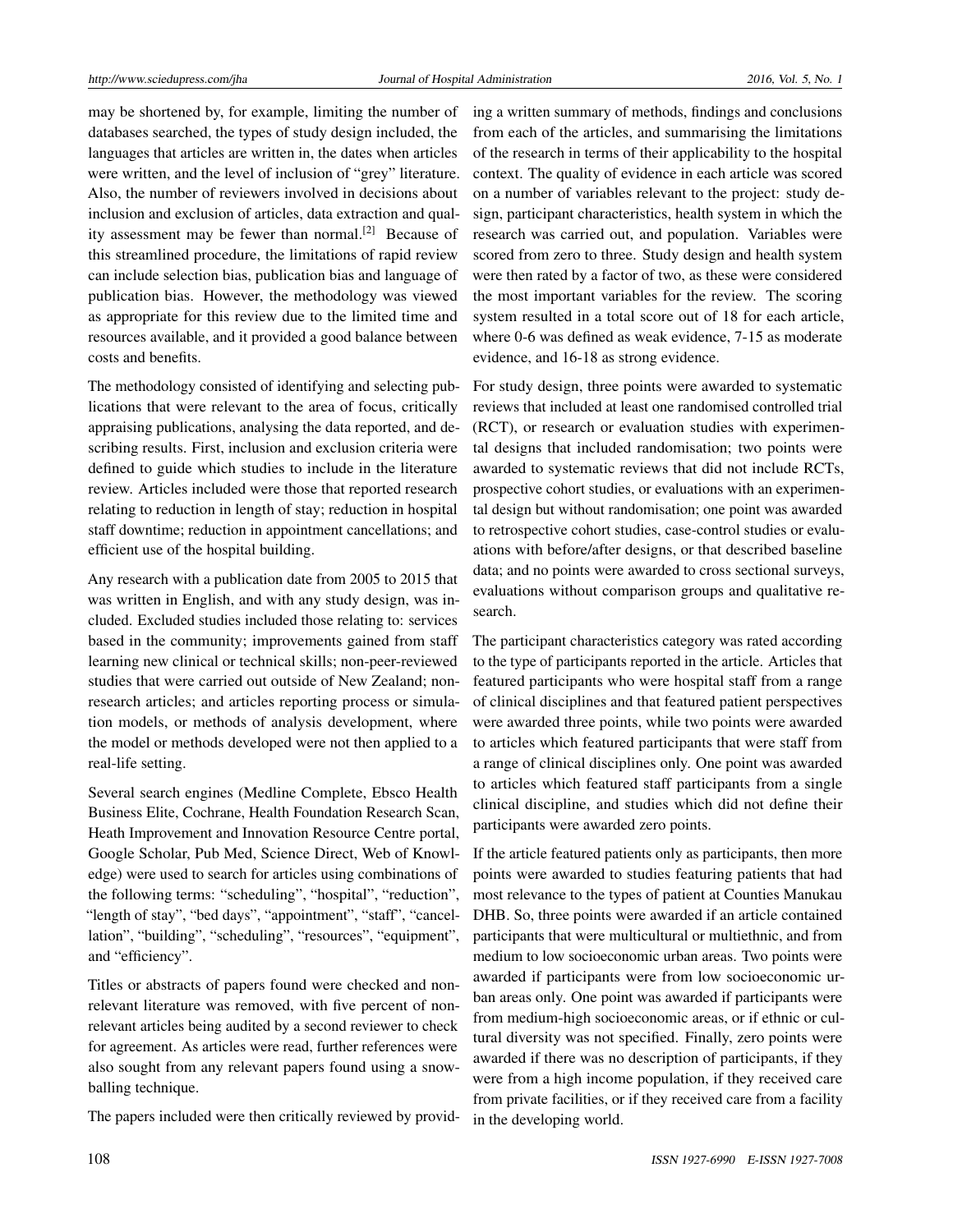For the health system category, studies which reported research that was carried out in settings most similar to those found in New Zealand were awarded higher scores. Therefore, three points were awarded to studies carried out in public hospitals, two points were awarded to studies that were carried out in hospitals that were publicly funded but privately run, and zero points were awarded to studies carried out in private hospitals, or where there was no description of the setting (there was no one point score available for this category).

For the population category, three points were awarded to studies that demonstrated an impact across an entire hospital, two points were awarded to studies that demonstrated an impact across a number of healthcare domains within a hospital, one point was awarded to studies that demonstrated an impact in a single healthcare domain within a hospital, and no points were awarded to studies that poorly defined the type of healthcare domain in which the research had occurred.

Scores were interpreted cautiously, and were mainly used as a way of presenting the strength of the evidence in an easy-to-read format. A further audit of the scores from 10% of the included articles was carried out by a second reviewer, to check for agreement.

## 3. RESULTS

In total, 36 articles were read in full to assess their relevance for inclusion in this review, with many other studies being considered briefly from title or abstract alone. Of these 36 articles, 24 (66.7%) were judged relevant and included. Of the 24 studies, six were systematic literature reviews, three were RCTs or quasi-experimental but involving randomisation, nine had pre-post designs or compared with baseline data, one was a prospective cohort study, two were retrospective observational studies, one was a "narrative" literature review (where results were not quantified nor study design considered), and two were descriptive studies without comparison groups.



<span id="page-2-0"></span>Figure 1. Flow chart of search results of studies from searching and screening

Studies were carried out in a diverse range of international hospitals in Australia, the Netherlands, UK, USA, Canada, Ireland, Scotland, Norway, Trinidad, Denmark and Iran. The average score out of 18 for these articles was eight, and the range of scores is illustrated in the box plot in Figure [1.](#page-2-0)

A summary of the articles is included in Table [1](#page-3-0) below.

A number of articles suggested strategies for reducing patient length of stay:[\[3–](#page-5-2)[5\]](#page-5-3)

## 3.1 Collaborative physician/nurse practitioner multidisciplinary care management

Cowan *et al.*<sup>[\[3\]](#page-5-2)</sup> suggested that there is potential for using collaborative physician/nurse practitioner multidisciplinary care management of patients alongside team-based planning, with assessment after expedited discharge. Their study compared two groups of general medicine patients with 581 patients in the experimental group and 626 patients in the control group. The experimental group received care through a daily multidisciplinary round, as well as from an advanced practice nurse during hospitalisation and for a month after discharge, and from a hospitalist medical director and another hospitalist, while the control group received usual care. Both the means and medians indicated that the experimental group stayed a day less in the hospital than the control group  $(3 \text{ vs. } 4 \text{ days}, p < .0001)$ , and there were no significant group differences in mortality or readmissions.

## 3.2 Perioperative anaesthetic and pain management strategies for primary total hip (THA) and total knee arthroplasty (TKA)

Literature also suggested that patient length of stay could be reduced by perioperative anaesthetic and pain manage-ment strategies for THA and TKA. Peters et al.<sup>[\[4\]](#page-5-4)</sup> compared two cohorts of 50 consecutive THA and 50 TKA patients before and after initiation of new strategies that used regional rather than general anaesthesia, avoided intravenous narcotics, provided scheduled oral medications, and carried out physical therapy beginning on the day of surgery. The authors found that for TKA patients, length of stay reduced from an average of 3.1 to 2.5 days  $(p = .002)$  while THA patients' length of stay reduced from an average of 3.7 days to 2.5 days ( $p = .000005$ ) after initiation of the strategies. However, which of the strategies were the most important contributors to the results was not identified.

#### 3.3 Use of specialist nurses and team midwives

The review also found that patient length of stay could be reduced by the use of specialist nurses and team midwives who provide care for pregnant women from the beginning of care to the end of the post-natal period. In a systematic review, Butler et al.<sup>[\[5\]](#page-5-3)</sup> suggested that that the addition of spe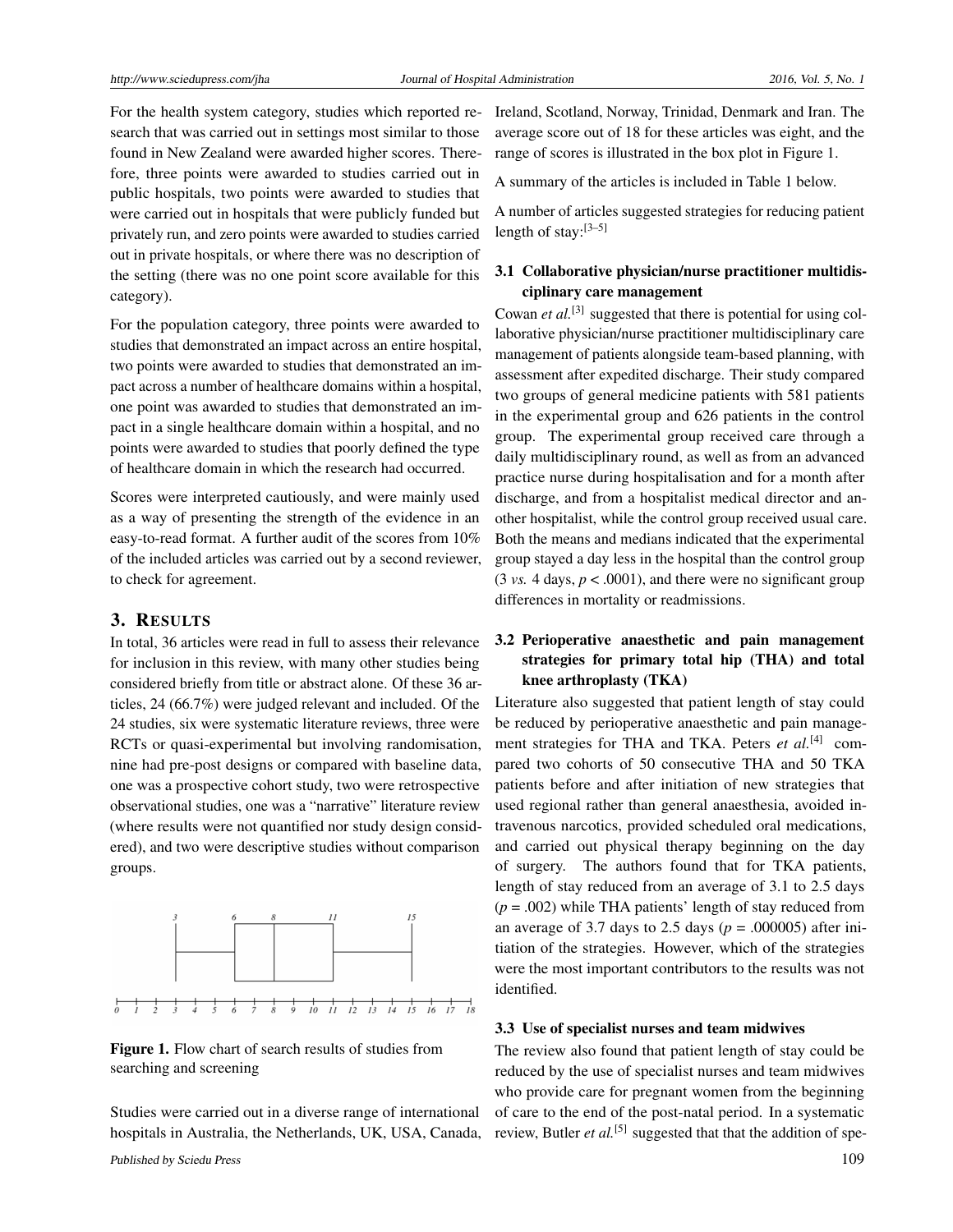cialist nurses to nursing staff across a variety of roles resulted in shorter patient hospital stays (RR: -1.35, 95% CI -1.92 to 0.78;  $Z = 4.61$ ,  $p < .00001$ ). The authors also described an impact of introducing team midwifery (where the same midwife provides care from the beginning of a woman's care

to the end of the post-natal period) resulting in shorter length of stay in hospital (RR -0.30, 95% CI -0.54, -0.06; Z = 2.41,  $p = .02$ ) and in special care nursery (SCN) (RR -2.00, 95%) CI -2.07, -1.93; Z = 5.946, *p* < .00001).

<span id="page-3-0"></span>

| <b>Article</b>                                                  | <b>Strategy used</b>                                                                                                                                                                                                                      | <b>Main result</b>                                      | Score out of<br>18 awarded |
|-----------------------------------------------------------------|-------------------------------------------------------------------------------------------------------------------------------------------------------------------------------------------------------------------------------------------|---------------------------------------------------------|----------------------------|
| Cowan et al. <sup>[3]</sup>                                     | Collaborative physician/nurse practitioner multidisciplinary care management of<br>general medicine patients alongside team-based planning, with assessment after<br>expedited discharge                                                  |                                                         | 8                          |
| Peters et al. <sup>[4]</sup>                                    | Perioperative anaesthetic and pain management strategies for primary total hip<br>(THA) and total knee arthroplasty (TKA)                                                                                                                 | Reduced patient length of<br>stay                       | 3                          |
| Butler et al. <sup>[5]</sup>                                    | Use of specialist nurses and "team" midwives who provide care for pregnant<br>women from the beginning of care to the end of the post-natal period                                                                                        |                                                         | 15                         |
| Astley et al. [6]                                               | Clinicians reminded to prescribe guideline discharge therapies in acute cardiac<br>care, and adequate levels of cardiac care staff to patient ratios                                                                                      | Reduction in adverse                                    | 10                         |
| Landolina et al. $[7]$                                          | Remote management of heart failure patients with implanted cardioverter<br>defibrillators (ICDs)                                                                                                                                          | outcomes                                                | 10                         |
| Knox et al. <sup>[8]</sup><br>Farasatkish et al. <sup>[9]</sup> | Establishment of pre-operative assessment and consultation clinics                                                                                                                                                                        | Reduction in cancellations<br>of operations             | 11<br>3                    |
| Holvid et al. <sup>[10]</sup>                                   | Redesign of a pathway for elective surgery, including improved communication<br>and management systems, a new day-surgery centre, earlier assessment of<br>patients, and increased involvement of patients in the scheduling of surgeries |                                                         | 13                         |
| Dexter et al. [16]                                              | Distributed access to timetabling systems                                                                                                                                                                                                 | Increase in anaesthetics<br>performed in allocated time | $\tau$                     |
| Hasvold & Wootton <sup>[11]</sup>                               |                                                                                                                                                                                                                                           | Reduction in appointment<br>cancellations               | 13                         |
| Taylor et al. <sup>[12]</sup>                                   | Use of text messaging or automated phone call reminders to patients                                                                                                                                                                       |                                                         | 14                         |
| Downer et al. <sup>[13]</sup>                                   |                                                                                                                                                                                                                                           |                                                         | 21                         |
| LaGanga <sup>[14]</sup>                                         | Preferentially loading appointments onto more popular day-time slots                                                                                                                                                                      | Increased patient attendance                            | 6                          |
| Ellis & Jenkins <sup>[15]</sup>                                 |                                                                                                                                                                                                                                           |                                                         | 6                          |
| Ryckman et al. [17]                                             |                                                                                                                                                                                                                                           |                                                         | $\tau$                     |
| Breen et al. [18]                                               | Studies with one of the following issues:                                                                                                                                                                                                 |                                                         | 7                          |
| Hersh et al. <sup>[19]</sup>                                    |                                                                                                                                                                                                                                           |                                                         | 8                          |
| Dubois & Singh <sup>[20]</sup>                                  | (1) did not report quantifiable results or the statistical significance of their findings                                                                                                                                                 |                                                         | $\overline{4}$             |
| Moffatt & Eley <sup>[21]</sup>                                  |                                                                                                                                                                                                                                           |                                                         | 6                          |
| Nancarrow et al. <sup>[22]</sup>                                | (2) design limitations such as lack of randomisation or biased samples                                                                                                                                                                    |                                                         | 6                          |
| Koshy et al. <sup>[23]</sup>                                    |                                                                                                                                                                                                                                           |                                                         | 9                          |
| Hariharan et al. <sup>[24]</sup>                                | (3) a lack of detail about methodologies used to obtain findings                                                                                                                                                                          |                                                         | 6                          |
| Thiel et al. $^{[25]}$                                          |                                                                                                                                                                                                                                           |                                                         | 8                          |
| Leggat et al. [26]                                              |                                                                                                                                                                                                                                           |                                                         | 11                         |

## 3.4 Clinicians reminded to prescribe guideline discharge therapies in acute cardiac care, and adequate levels of cardiac care staff to patient ratios

Other articles suggested how the incidence of adverse outcomes in hospitals could be reduced, which one would ex-pect to lead to more optimal use of resources.<sup>[\[6,](#page-5-5)[7\]](#page-5-6)</sup> In an "Acute Coronary Syndrome Prospective Audit", Astley *et al.*[\[6\]](#page-5-5) found rates of adverse cardiac outcomes among Australian hospitals were lower in hospitals where clinicians were reminded to prescribe guideline discharge therapies in acute cardiac care, and where there were adequate levels of cardiac care staff to patient ratios ( $p < .05$ ).

## 3.5 Remote management of heart failure patients with implanted cardioverter defibrillators (ICDs)

Landolina *et al.*<sup>[\[7\]](#page-5-6)</sup> also suggested that reductions in adverse outcomes among cardiac patients could be achieved by re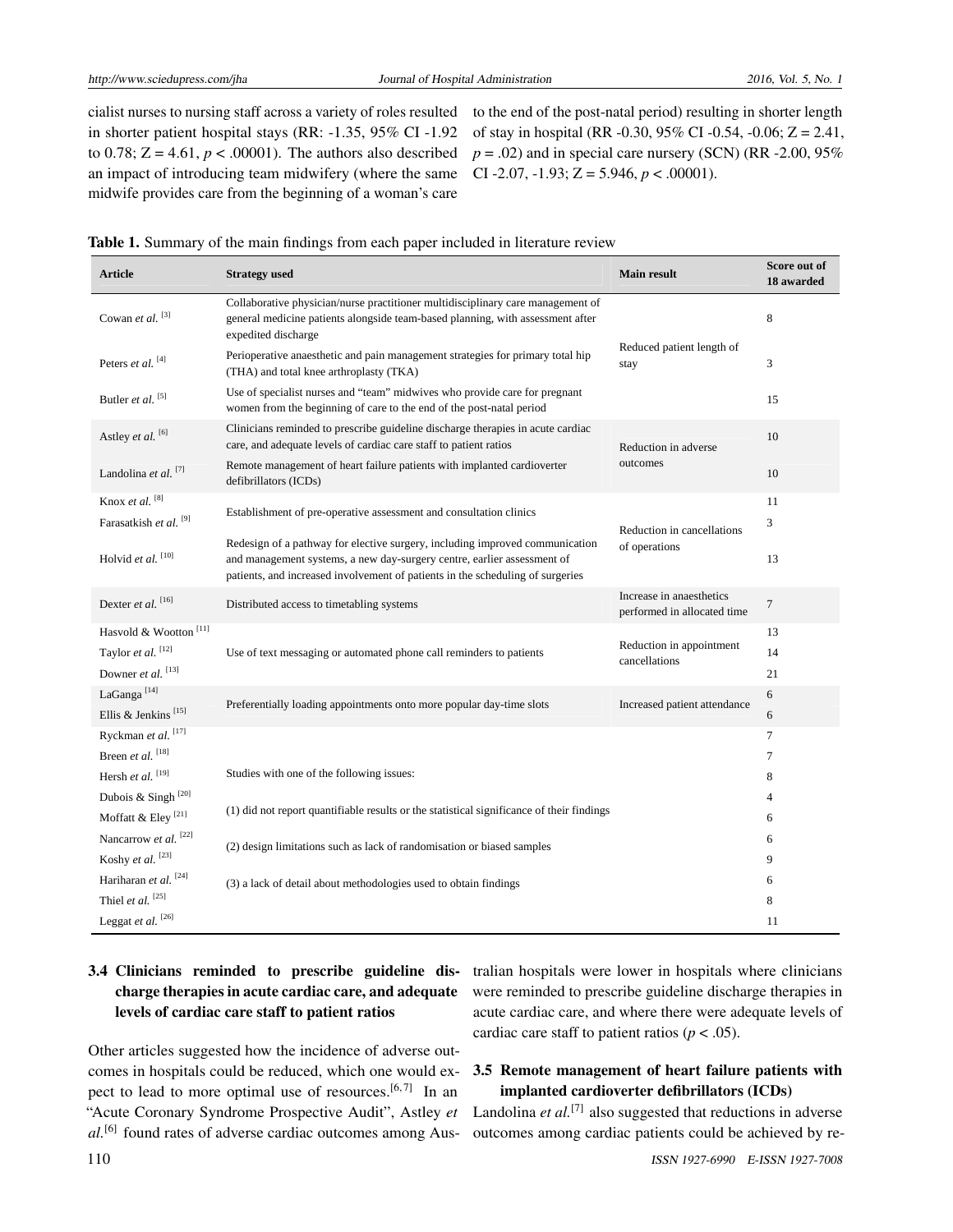mote management of heart failure patients with ICDs. In a prospective multicentre randomized trial with 200 patients, Landolina *et al.* found that remote monitoring reduced the number of healthcare visits for patients, as compared with standard management (4.40 *vs.* 5.74 events per year;  $p =$ .001). In addition, the time from an ICD alert to review of the data was reduced from 24.8 days to 1.4 days ( $p = .001$ ).

#### 3.6 Establishment of pre-operative assessment and consultation clinics

The literature review also found that there is potential for reduction in cancellations of surgery or operations through the establishment of pre-operative assessment and consultation clinics, which allow time for further testing and medical evaluation of patients and increased involvement of patients in the scheduling of surgeries. Knox *et al*.<sup>[\[8\]](#page-5-7)</sup> carried out a retrospective review of all surgical cases over a one year period prior to and one year after the establishment of a pre-operative assessment clinic, and found that pre-assessment resulted in a significant reduction in case cancellations (114 *vs.* 256,  $p < .001$ ). Similarly, Farasatkish *et al.*<sup>[\[9\]](#page-5-8)</sup> prospectively studied the cancellation rates for 866 patients scheduled for an operation before establishment of a pre-anaesthesia consultation clinic in a teaching hospital, and 850 cases that were scheduled for after. The cancellation rate in the first group was 146/866 (16.8%) but in the second group was only 113/850 (13.29%) (*p* = .046).

#### 3.7 Redesign of pathway for elective surgery

Holvid *et al.*<sup>[\[10\]](#page-5-9)</sup> carried out a pre-post study over five years that looked at the redesign of a pathway for elective surgery in a Norwegian hospital, involving all surgical departments. As well as improved communication and management systems, and a new day-surgery centre, the changes included earlier assessment of patients, and increased involvement of patients in the scheduling of surgeries. The mean cancellation rate was reduced from 8.5% to 4.9% (95% CI for mean reduction 2.6-4.5, *p* < .001).

## 3.8 Reminders to patients and loading appointments onto popular day-time slots

Other articles suggested that the use of text messaging or automated phone call reminders to patients can significantly reduce appointment cancellations, $[11-13]$  $[11-13]$  while still others suggested that preferentially loading appointments onto more popular day-time slots can better increase the likelihood of patient attendance.<sup>[\[14,](#page-5-12) [15\]](#page-5-13)</sup> Another finding from the literature review was that distributed access to timetabling systems can increase efficiency. For example, Dexter *et al*.<sup>[\[16\]](#page-5-14)</sup> carried out an observational study of an intervention where an anaesthesia department gave staff in other departments permission

to schedule non-operating room anaesthesia teams through distributed access to their time management system. A key finding was that anaesthetics performed in allocated time increased progressively from 0% to  $75\%$  ( $p < .00001$ ).

#### 3.9 Studies of limited value

The findings from other articles considered by this review were of limited value to our context, because they had one or more of the following issues: (1) they did not report quantifiable results or the statistical significance of their findings; (2) they had design limitations such as lack of randomisation or biased samples; or (3) they had a lack of detail about methodologies used to obtain findings.[\[17–](#page-5-15)[26\]](#page-6-0)

#### 4. DISCUSSION

The priority of this review was to find articles that reported either a high quality of evidence or summarised a large quantity of evidence. However, it is acknowledged that not all articles of relevance may have been identified due to the rapid review methodology employed. Nevertheless, this literature review found that there is potential for reducing patient length of stay by using: (1) collaborative physician/nurse practitioner multidisciplinary care management of patients alongside team-based planning, with assessment after expedited discharge; (2) perioperative anaesthetic and pain management strategies for THA and TKA; (3) specialist staff such as specialist nurses and team midwives who provide care for pregnant women from the beginning of care to the end of the post-natal period. It also found that there is potential for a reduction in adverse outcomes in hospitals through: (1) prescribing guideline discharge therapies in acute cardiac care; and (2) remote management of heart failure patients implanted with cardioverter defibrillators.

Furthermore the review suggested that numbers of appointment cancellations can be reduced by: (1) the establishment of pre-operative assessment and consultation clinics, to allow time for further testing and medical evaluation of patients, alongside (2) increased involvement of patients in the scheduling of surgeries. Finally, the review suggested that distributed access to scheduling systems, and preferentially loading appointments onto high-attendance days can increase the efficiency of hospital scheduling, while the use of text messaging or automated phone calls to remind patients about appointments can also make them more likely to attend.

While other measures that contribute to optimal use of hospital resources may also exist, this review suggested that the evidence for those interventions reported was strongest, as they had direct effects on either patient length of stay, reductions in adverse outcomes, or reductions in appointment cancellations.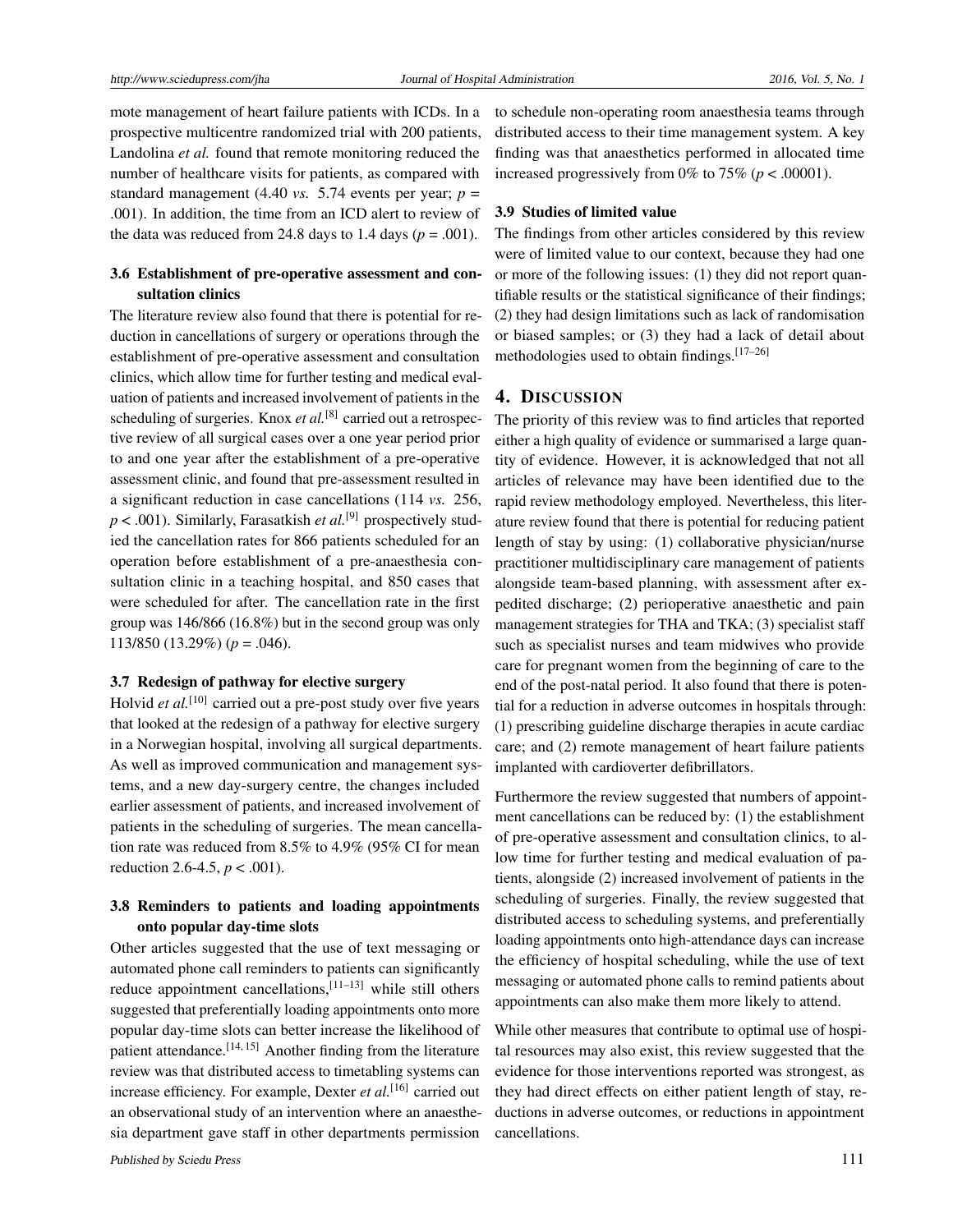## 5. CONCLUSION

The findings from this literature review will be considered in context alongside many other initiatives that contribute to Project SWIFT, such as quality improvement investigations, evaluations of systems and services, engagement with

patients, and improvements to IT systems. This literature review will contribute to the project's "detailed design" phase, which involves developing the overall SWIFT program of work: the phase ends with the presentation of a number of business cases for change to the Counties Manukau DHB.

#### **REFERENCES**

- <span id="page-5-0"></span>[1] Project SWIFT [Internet]. New Zealand, Counties Manukau Health [cited 2015 Jul 7]. Available from: [http:](http://www.countiesmanukau.health.nz/assets/About-CMH/Projects/SWIFT/CMDHB-About-Swift-2015.03-V5-LR.pdf) [//www.countiesmanukau.health.nz/assets/About-CMH/P](http://www.countiesmanukau.health.nz/assets/About-CMH/Projects/SWIFT/CMDHB-About-Swift-2015.03-V5-LR.pdf) [rojects/SWIFT/CMDHB-About-Swift-2015.03-V5-LR.pdf](http://www.countiesmanukau.health.nz/assets/About-CMH/Projects/SWIFT/CMDHB-About-Swift-2015.03-V5-LR.pdf)
- <span id="page-5-1"></span>[2] Methods: Synthesis 1. Rapid reviews: Methods and implications. National Collaborating Centre for Methods and Tools [Internet]. Canada, Ontario, Hamilton [cited 2015 Jul 7]. Available from: [http://www.nccmt.ca/pubs/Methods\\_Synthesis1.pdf](http://www.nccmt.ca/pubs/Methods_Synthesis1.pdf)
- <span id="page-5-2"></span>[3] Cowan MJ, Shapiro M, Hays RD, *et al*. The Effect of a Multidisciplinary Hospitalist/Physician and Advanced Practice Nurse Collaboration on Hospital Costs. Journal of Nursing Administration. 2006; 36(2): 79-85. PMid: 16528149. [http://dx.doi.org/10.1097/0](http://dx.doi.org/10.1097/00005110-200602000-00006) [0005110-200602000-00006](http://dx.doi.org/10.1097/00005110-200602000-00006)
- <span id="page-5-4"></span>[4] Peters CL, Shirley B, Erickson J. The Effect of a New Multimodal Perioperative Anesthetic Regimen on Postoperative Pain, Side Effects, Rehabilitation, and Length of Hospital Stay After Total Joint Arthroplasty. 2006; 21(6): 132-138.
- <span id="page-5-3"></span>[5] Butler M, Collins R, Drennan J, *et al*. Hospital nurse staffing models and patient and staff-related outcomes. Cochrane Database of Systematic Reviews. 2011; 6(7): CD007019. [http://dx.doi.org/1](http://dx.doi.org/10.1002/14651858.cd007019.pub2) [0.1002/14651858.cd007019.pub2](http://dx.doi.org/10.1002/14651858.cd007019.pub2)
- <span id="page-5-5"></span>[6] Astley CM, MacDougall CJ, Davidson PM, *et al*. Lost in Translation Health Resource Variability in the Achievement of Optimal Performance and Clinical Outcome. Circulation: Cardiovascular Quality and Outcomes. 2011; 4(5): 512-520. [http://dx.doi.org/10.11](http://dx.doi.org/10.1161/circoutcomes.110.960229) [61/circoutcomes.110.960229](http://dx.doi.org/10.1161/circoutcomes.110.960229)
- <span id="page-5-6"></span>[7] Landolina M, Perego GB, Lunati M, *et al*. Remote Monitoring Reduces Healthcare Use and Improves Quality of Care in Heart Failure Patients With Implantable Defibrillators. Circulation. 2012; 125: 2985-2992. PMid: 22626743. [http://dx.doi.org/10.1161/C](http://dx.doi.org/10.1161/CIRCULATIONAHA.111.088971) [IRCULATIONAHA.111.088971](http://dx.doi.org/10.1161/CIRCULATIONAHA.111.088971)
- <span id="page-5-7"></span>[8] Knox M, Myers E, Wilson I, *et al*. The impact of pre-operative assessment clinics on elective surgical case cancellations. Surgeon. 2009; 7(2): 76-78. [http://dx.doi.org/10.1016/S1479-666X\(09\)8](http://dx.doi.org/10.1016/S1479-666X(09)80019-X) [0019-X](http://dx.doi.org/10.1016/S1479-666X(09)80019-X)
- <span id="page-5-8"></span>[9] Farasatkish R, Aghdaii N, Azarfarin R, *et al*. Can preoperative anesthesia consultation clinic help to reduce operating room cancellation rate of cardiac surgery on the day of surgery? Middle East Journal of Anesthesiology. 2009; 20(1): 93-96. PMid: 19266833.
- <span id="page-5-9"></span>[10] Holvid E, Bukve O, Haug K, *et al*. A new pathway for elective surgery to reduce cancellation rates. BMC Health Services Research. 2012; 12: 154. PMid: 22686475. [http://dx.doi.org/10.1186](http://dx.doi.org/10.1186/1472-6963-12-154) [/1472-6963-12-154](http://dx.doi.org/10.1186/1472-6963-12-154)
- <span id="page-5-10"></span>[11] Hasvold PE, Wootton R. Use of telephone and SMS reminders to improve attendance at hospital appointments: a systematic review. Journal of Telemedicine and Telecare. 2011; 17: 358-364. PMid: 21933898. <http://dx.doi.org/10.1258/jtt.2011.110707>
- [12] Taylor NF, Bottrell J, Lawler K, *et al*. Mobile Telephone Short Message Service Reminders Can Reduce Nonattendance in Physical Therapy Outpatient Clinics: A Randomized Controlled Trial.

Arch Phys Med Rehabil. 2012; 93: 21-26. PMid: 22000821. [http:](http://dx.doi.org/10.1016/j.apmr.2011.08.007) [//dx.doi.org/10.1016/j.apmr.2011.08.007](http://dx.doi.org/10.1016/j.apmr.2011.08.007)

- <span id="page-5-11"></span>[13] Downer SR, Meara JG, Da Costa AC. Use of SMS text messaging to improve outpatient attendance. MJA. 2005; 7: 366-368.
- <span id="page-5-12"></span>[14] LaGanga LR. Lean service operations: reflections and new directions for capacity expansion in outpatient clinics. Journal of Operations Management. 2011; 29(5): 422-433. [http://dx.doi.org/10.10](http://dx.doi.org/10.1016/j.jom.2010.12.005) [16/j.jom.2010.12.005](http://dx.doi.org/10.1016/j.jom.2010.12.005)
- <span id="page-5-13"></span>[15] Ellis DA, Jenkins R. Weekday Affects Attendance Rate for Medical Appointments: Large-Scale Data Analysis and Implications. Plos One. 2012. Available from: [http://journals.plos.org/plos](http://journals.plos.org/plosone/article?id=10.1371/journal.pone.0051365 ) [one/article?id=10.1371/journal.pone.0051365](http://journals.plos.org/plosone/article?id=10.1371/journal.pone.0051365 )
- <span id="page-5-14"></span>[16] Dexter F, Xiao Y, Dow AJ, *et al*. Coordination of Appointments for Anesthesia Care Outside of Operating Rooms Using an Enterprise-Wide Scheduling System. Anaesthesia & Analgesia. 2007; 105(6): 1701-1710. PMid: 18042870. [http://dx.doi.org/10.1213/01.](http://dx.doi.org/10.1213/01.ane.0000287686.23187.3f) [ane.0000287686.23187.3f](http://dx.doi.org/10.1213/01.ane.0000287686.23187.3f)
- <span id="page-5-15"></span>[17] Ryckman, Elena Adler, Amy M Anneken, *et al*. Cincinnati Children's Hospital Medical Center: Redesigning Perioperative Flow Using Operations Management Tools to Improve Access and Safety. 2006. Available from: [http://www.ihoptimize.org/knowled](http://www.ihoptimize.org/knowledge-center-case-studies.htm) [ge-center-case-studies.htm](http://www.ihoptimize.org/knowledge-center-case-studies.htm)
- [18] Breen P, Murphy K, Browne G, *et al*. Formative evaluation of a telemedicine model for delivering clinical neurophysiology services part I: utility, technical performance and service provider perspective. Bmc Medical Informatics & Decision Making. 2010; 10(21): 2260-2268. <http://dx.doi.org/10.1186/1472-6947-10-48>
- [19] Hersh WR, Hickam DH, Severance SM, *et al*. Diagnosis, access and outcomes: update of a systematic review of telemedicine services. Journal of Telemedicine & Telecare. 2006; 12(1): 3-31. PMid: 16989671. [http://dx.doi.org/10.1258/13576330677](http://dx.doi.org/10.1258/135763306778393117) [8393117](http://dx.doi.org/10.1258/135763306778393117)
- [20] Dubois CA, Singh D. From staff-mix to skill-mix and beyond: towards a systemic approach to health workforce management. Human Resource Health. 2009; 7(1): 87. PMid: 20021682. [http:](http://dx.doi.org/10.1186/1478-4491-7-87) [//dx.doi.org/10.1186/1478-4491-7-87](http://dx.doi.org/10.1186/1478-4491-7-87)
- [21] Moffatt JJ, Eley DS. The reported benefits of telehealth for rural Australians. Australian Health Review. 2010; 34: 276-281. PMid: 20797357. <http://dx.doi.org/10.1071/AH09794>
- [22] Nancarrow SA, Roots A, Grace S, *et al*. Implementing large-scale workforce change: learning from 55 pilot sites of allied health workforce redesign in Queensland, Australia. Human resources for health. 2013; 11(1): 66. PMid: 24330616. [http://dx.doi.org/10.1186](http://dx.doi.org/10.1186/1478-4491-11-66) [/1478-4491-11-66](http://dx.doi.org/10.1186/1478-4491-11-66)
- [23] Koshy E, Car J, Majeed A. Effectiveness of mobile-phone short message service (SMS) reminders for ophthalmology outpatient appointments: Observational study. BMC Ophthalmology. 2008; 8: 9. PMid: 18513438. <http://dx.doi.org/10.1186/1471-2415-8-9>
- [24] Hariharan S, Chen D, Merritt-Charles L. Evaluation of the utilization of the preanaesthetic clinics in a University teaching hospital.